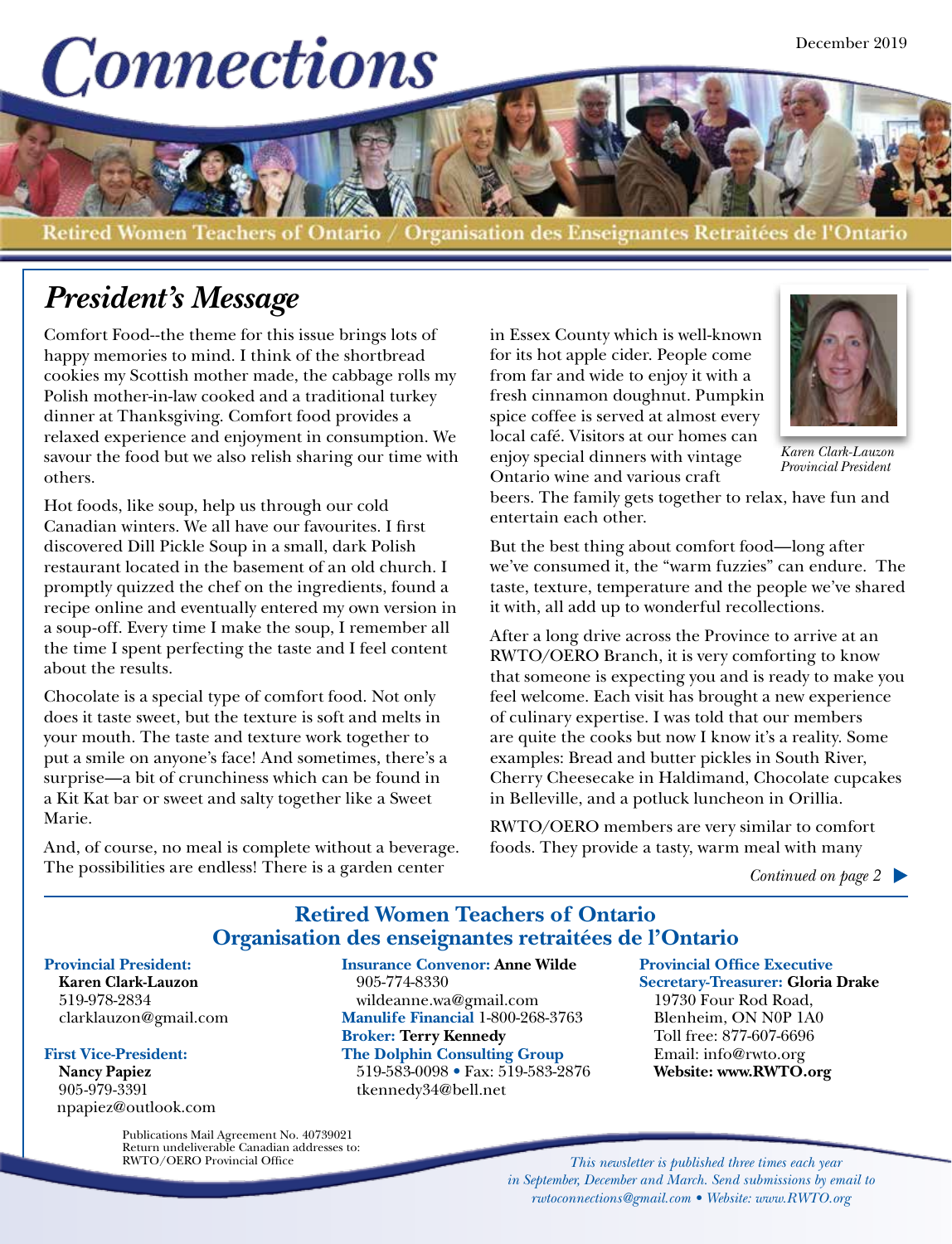

# *Call for Nominations 2020-2021*

### *1. Provincial Executive Officer*

Nominations for the following elected Executive Officer for the Provincial Board of RWTO/OERO are to be sent to the Nominations Committee Chair by January 31, 2020. See the candidate's Form for RWTO/ OERO Provincial Executive Position in the Policies and Procedures Manual 2019, page D-4. Submit a bio of 200 words maximum and a photo for the March Newsletter, Connections.

#### **a) Criteria for Provincial 2nd Vice-President**

Nominees should have experience at the Board level as well as at the Executive level in an RWTO/OERO Branch or other organizations. The job description is printed in the RWTO/OERO Policies and Procedures Manual Appendix C. If you have any questions, answers may be available from your Area Director, members of the Nomination Committee and/or on the RWTO/ OERO website at www.rwto.org.

The Candidate Form found on page D-4 should be submitted with the 200 word bio, a picture and a nomination from your Branch Executive. Nominations should be e-mailed or mailed with a postmark, no later than January 31, 2020 to Sharron Colter, 298 Stokes Bay Road, P.O. Box 364, Lion's Head, Ontario N0H 1W0 or dshcolter@eastlink.ca

#### *2. Area Director*

Any new Area Directors will be elected or selected according to the established protocol within their Area. (See Policies and Procedures Manual 2019, Appendix A) Once the new Area Director has been chosen, the name should be sent to the Provincial Nomination Committee Chair by March 31, 2020. For

further information, please contact any member of the Nominations Committee, Sharron Colter, Committee Chair, Le Anne Taylor, Area 12 Director, Suzanne Rondeau, Area 10 Director and Karen Clark-Lauzon, Provincial President.

#### *3. Provincial Communications Newsletter and Membership Committees*

These Committees are complete at this time, but may have a need for additional committee members in the future. If you wish to join either of these committees, (one year term, renewable for one more term) when a vacancy becomes available, submit a description of relevant experience by January 31, 2020 to have your name considered for the future.

#### **a) Criteria for Communications Newsletter Committee Members:**

The Communications Newsletter Committee edits the issues of Connections three times a year in August, November and February. Members do not change the style or the flavour of the material but maintain consistency of language and punctuation.

An editor requires the following:

- i. Excellent language skills, especially grammar and spelling. A style sheet will be provided for consistency.
- ii. Previous editing experience. Please specify these activities.
- iii. Solid computer skills in Word or Pages. Continued access to a computer with Adobe Acrobat.

*Continued on page 3*

### *President's Message - continued*

friends that are happy to make a memory with you. They welcome you with big hugs and smiling faces. Members quickly become friends and the experience creates those "warm fuzzies". We may have arrived feeling sad and discouraged, but we leave feeling uplifted and hopeful for the future. Tomorrow will be a better day.

Wishing all of you a season of comfort, love and peace! Na zdrowie!

> Karen Clark-Lauzon Provincial President 2019-2020 Special thanks to KJM.

# *Connections*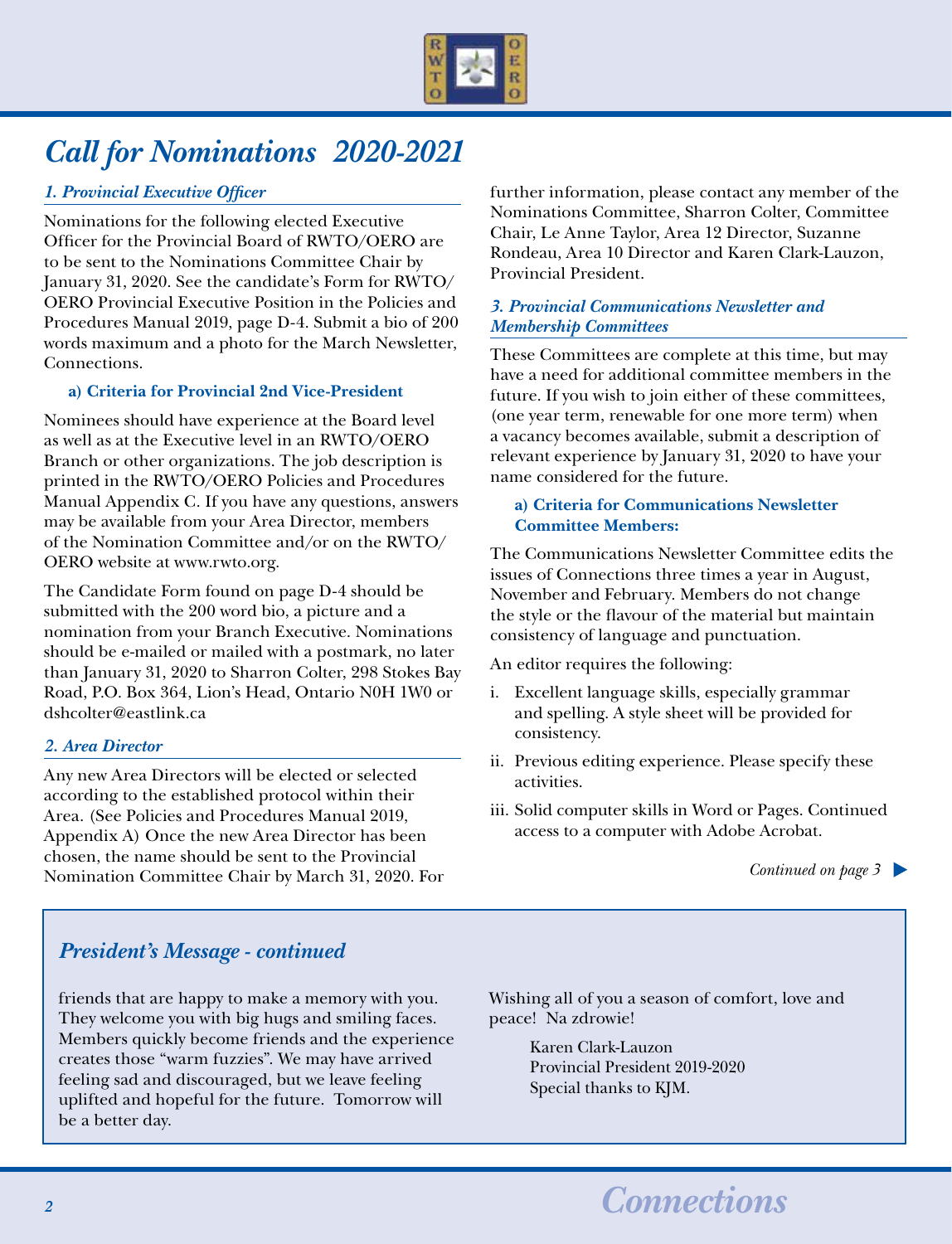iv. The ability and the desire to commit to online editing in the first two weeks of August, November and February.

#### **b) Criteria for Membership Committee Members:**

Membership Committee Members will be expected to be willing to:

- i. Support existing Branches and assist any Branch in need, if requested to do so by the Convenor.
- ii. Generate ideas for maintaining existing membership and suggest creative ways of encouraging newly retired women teachers to join RWTO/OERO.
- iii. Help to identify areas of the province, not currently served by RWTO/OERO, where our organization might be of interest and, if required, assist in forming new Branches.
- iv. Offer workshops or presentations if requested to do so by the Convenor.
- v. Commit to responding to any online discussions promptly and thoughtfully.

Applications for either Committee should be submitted by January 31, 2020, to:

> Sharron Colter, Nominations Committee Chair, P.O. Box 364, Lion's Head Ontario, N0H 1W0

#### *4. Communications Website Convenor*

The major responsibility is maintaining the content, currency and accuracy of the RWTO/OERO website. The job description is printed in the RWTO/OERO

Policy and Procedures Manual Appendix C- 10 ii. Further information can be found in the Constitution and Policy & Procedures documents. Our current Convenor, Kathy Gallagher, can also be contacted at rwtocyberlady@gmail.com.

#### **a) Criteria for Communications Website Convenor:**

A candidate for Communication Website Convenor should have the following experience and qualifications in computer skills:

- i. Word processing and graphics applications
- ii. Using various file formats
- iii. File compression and transfer
- iv. File management
- v. Web page design and editing (.html files)

Nominations should be e-mailed or mailed with a postmark, no later than January 31, 2020 to:

> Sharron Colter, 298 Stokes Bay Road, P.O. Box 364, Lion's Head, Ontario N0H 1W0 or dshcolter@eastlink.ca

Respectfully submitted by: Sharron Colter Past Provincial President Nomination Committee Chair



# *Resource Sharing:*

*Health Resources based on scientific research:*

https://www.baycrest.org/Baycrest/Education-Training https://www.mcmasteroptimalaging.org

*Free Learning Courses:* 

https://www.futurelearn.com

*APP for iphone or ipad:*

\$1.39 *Heads Up* (Created by Ellen Degeneres) Trivial Pursuit game (App Store)

# *Caring & Sharing* 3*3*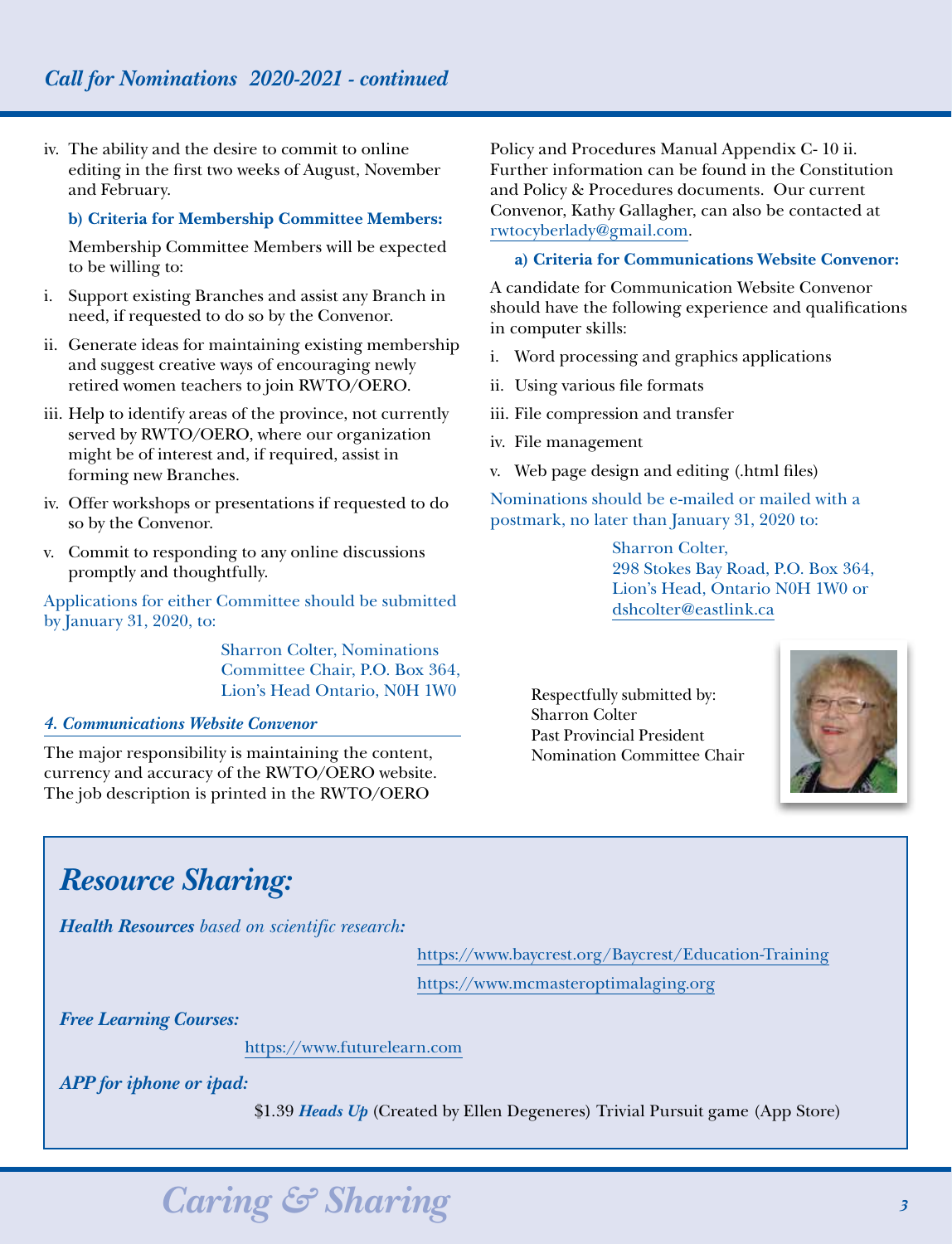





 $\begin{array}{c} \text{RWTO/OERO CONVENTION} \\ \text{2019 - ST. CATHARINES} \end{array}$ 





















# *<sup>4</sup> Connections*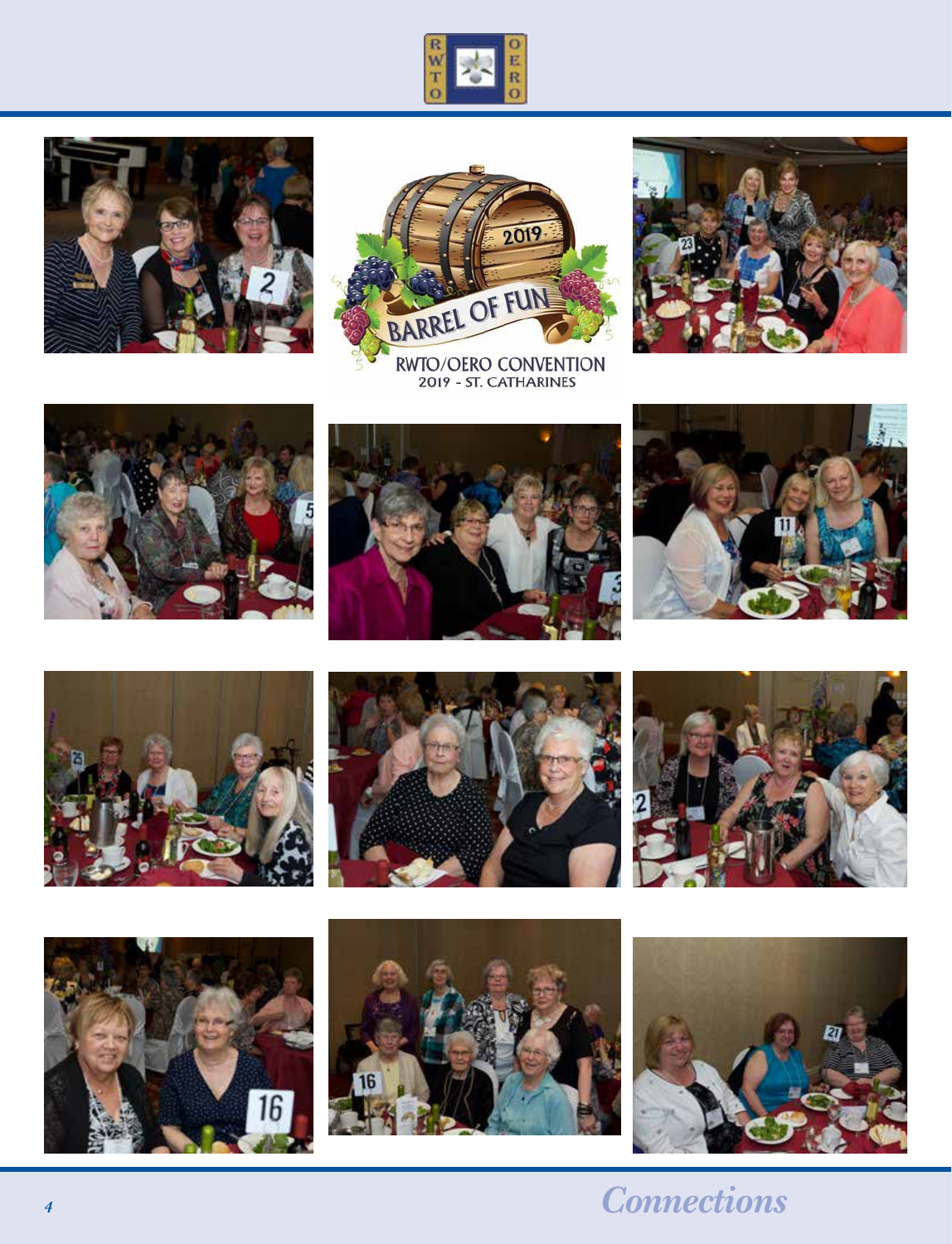# *Honorary Membership Award Nominations*

Our organization has a very special tradition, that of awarding Honorary Membership to up to four members, at our Annual General Meeting.

The Provincial Honorary Membership Award in RWTO/OERO is the highest honour that can be bestowed on a member. It recognizes her outstanding services at the provincial level. Specific criteria for this award is listed in Article XIII in our Policy and Procedures Handbook, which can be found on the RWTO/OERO website. The award is dependent on nominations from the branches and/or members-at-large.

Your nomination letter should include an outline listing the provincial committees on which the nominee has served and the noted service to RWTO/OERO at the provincial level. All nominations must be received by the Committee Chair by January 31, 2020. Please provide full name, address, telephone number and

email address of the nominee. Please send nominations to:

Peggy Stock, Honorary Membership Committee Chair, peggystock3@gmail.co 8 Old Mill Road, RR #1 South River, ON, P0A 1X0

### *Membership Award Nominations*

Submissions for "Feather In Your Hat" must be made to the Membership Convenor after January 1st and before March 1st. Mail a hard copy via Canada Post to:

Joyce Ratz, Box 487, Iron Bridge, ON P0R1H0 ratzdj@gmail.com



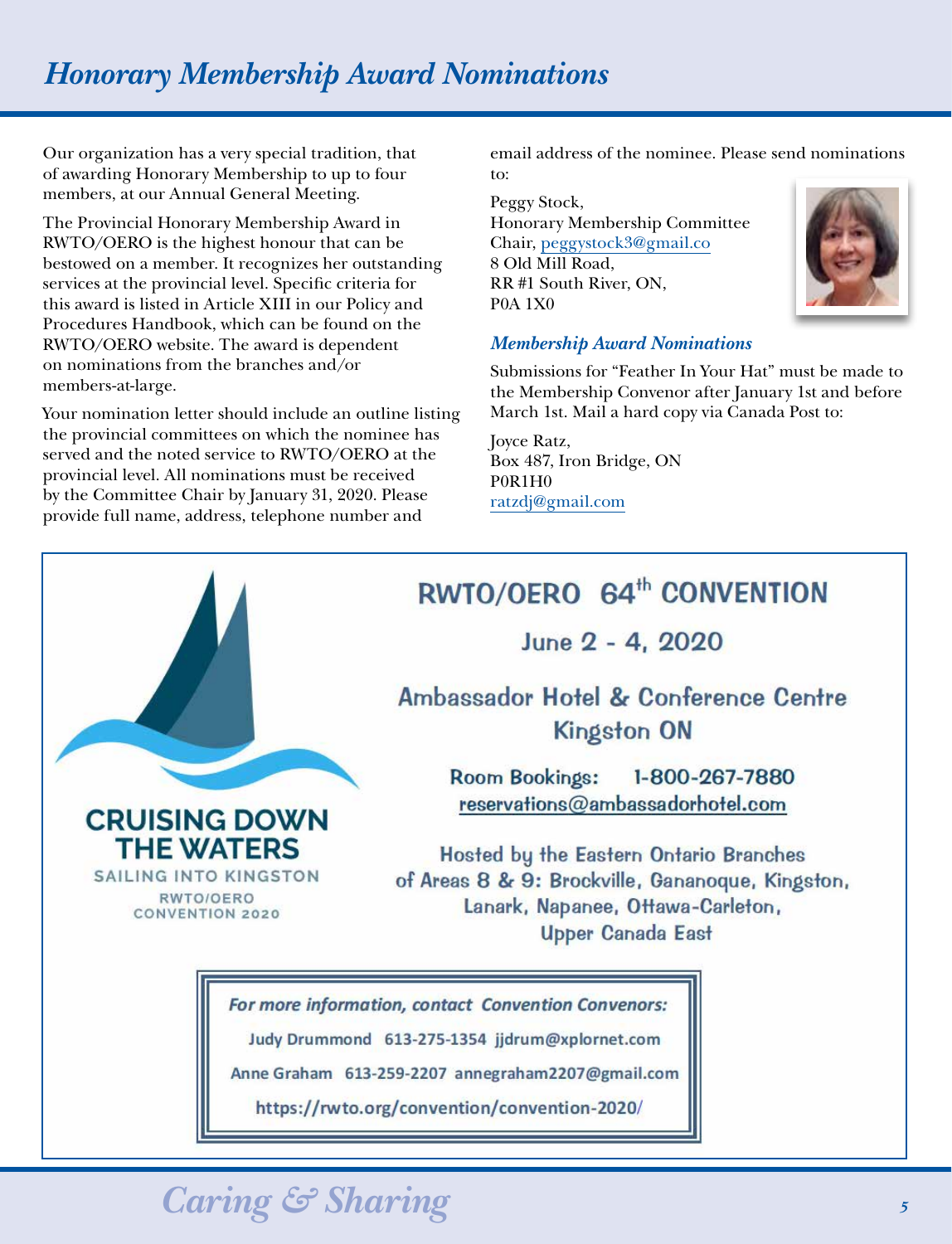

# *Insurance Matters - Terry Kennedy*

Great news about the Hospital & Home Care Plan Open Enrolment Period! Due to the demand, Manulife has agreed to extend the window. If you haven't taken advantage of this wonderful opportunity, you still have time. Until December 15, 2019, members and/or their spouses can enrol in the Hospital & Home Care Plan and acceptance is guaranteed. No medical questions asked, you cannot be declined. So, don't wait. The window closes December 15th and won't open again for quite a while!

As we've travelled around the province making presentations, we've had some interesting questions asked that we thought we'd share with you. If others are asking these questions, you might be as well!

I was asked, if a member passes away, can her spouse continue coverage? Yes, spousal coverage will continue for as long as the spouse continues to pay premiums when due and he/she continues to live independently.

Can a member living in an Assisted Living Facility continue coverage under the plan? Yes, provided she continues to be a member of the Association in good standing and is not receiving nursing services as part of her residence fee. When she requires nursing services, she should then cancel her plan.

Can a member who was granted a life membership in the Association enrol in the plan if she is no longer paying dues to the Association? Absolutely! Having a Life Membership bestowed is quite an honour and the member is in good standing for insurance purposes.

Do my benefits under the Hospital & Home Care Plan expire when I reach age 85? No, there is no age maximum under the Hospital & Home Care Plan. The age maximum stated in the brochure applies only to the Personal Accidental Death & Dismemberment Plan. So long as a member is in good standing, continues to live independently, is covered under a provincial health insurance plan (such as OHIP) and pays her insurance premiums when due, she can continue to be covered under the Hospital & Home Care Plan. In fact, we have members insured under the plan who are in their nineties!

We've had lots of questions about pre-existing conditions and the limitation that applies to them. I thought it might be helpful to explain it. If a member or a spouse, has a condition that existed in the 3-month

period immediately preceding the effective date of their Hospital & Home Care policy, that particular condition will not be covered until such time as the member recovers, or until she or he has been insured under the plan for a year. After that time, the limitation drops off and they are then covered for that condition. For example, if a member at the time of application has pneumonia and is receiving treatment for that condition, her pneumonia won't be covered until she recovers from it or is enrolled for a year. Now, let's assume that 2 months later, she's fully recovered from her pneumonia and is no longer receiving treatment. The limitation that was applicable to her pneumonia falls away and she's now fully covered.

My partner and I live together but we're not actually married. Can he be covered under the Hospital & Home Care Plan? Yes, if you are living together, your partner is your spouse. And, yes, same-sex spouses can be covered.

So, as we say in our presentations, "Don't be Bashful! You'll be Grumpy if you miss this opportunity!" Please consider enrolling for the Hospital & Home Care Plan before the window closes on December 15, 2019. If you have submitted an enrolment form you should receive a policy within a month. If you have not received your policy within this time frame, please contact Terry Kennedy at 519-583-0098 or via email at tkennedy34@bell.net.

Insurance Convenor Anne Wilde 905-774-8330 wildeanne.wa@gmail.com

Assistant Insurance Convenor Karin Mussen 519-272-0629 kmussen.rwto@gmail.com

Manulife Financial 1-800-268-3763 Broker: Terry Kennedy The Dolphin Consulting Group (519) 583-0098 Fax: (519) 583-2876 tkennedy34@bell.net





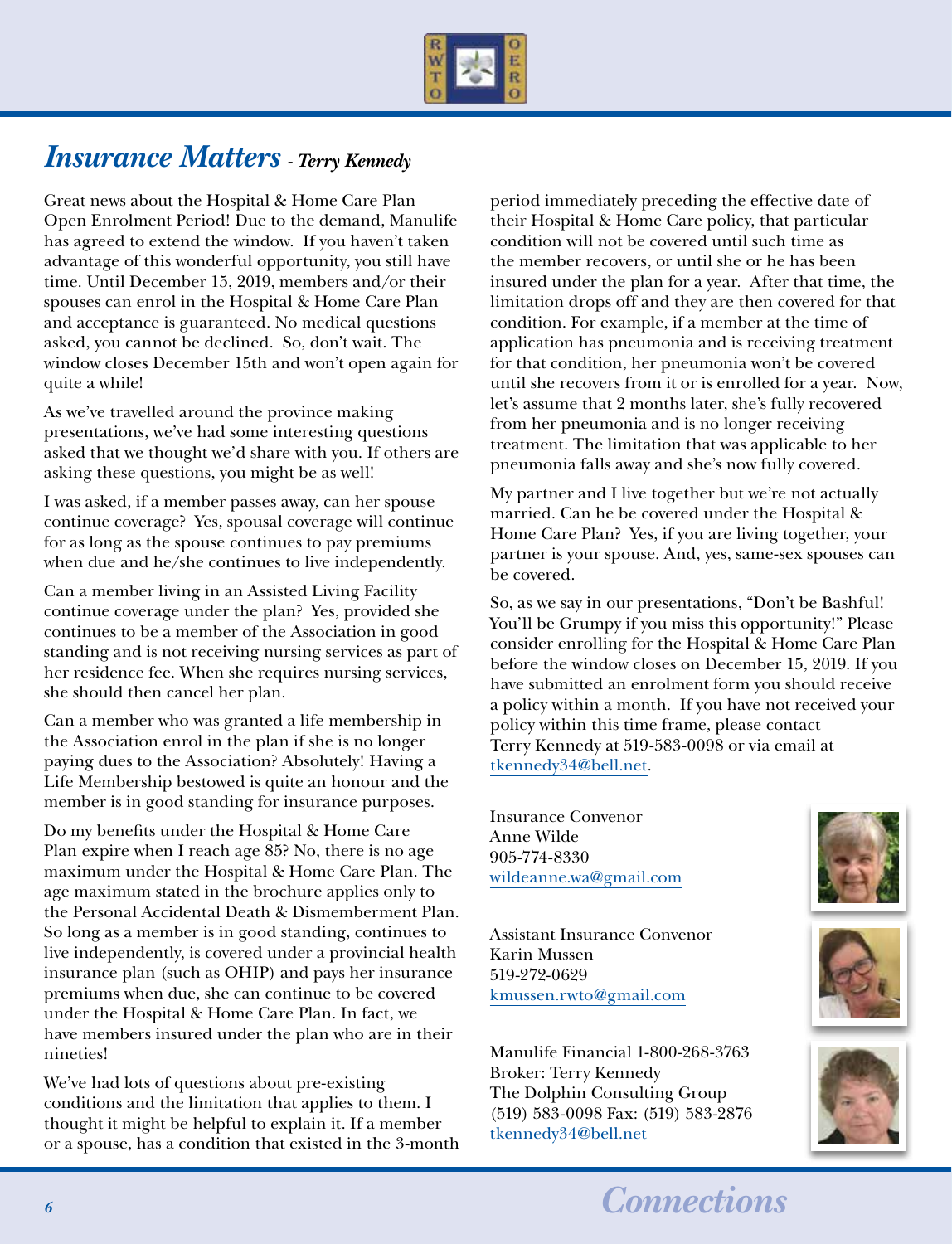Whether it be a Retired Teachers' Insurance plan through OTIP, RTO, RWTO/OERO or an alternative plan, know your coverage. Singularly, or in combinations, these plans offer an amazing variety. With the open window for the supplemental Hospital & Home Care Insurance plan, offered through RWTO/ OERO between September 15 to December 15, 2019, it seemed an opportune time to bring forth this discussion. During this open window, any uninsured member or her spouse may enrol in the plan and acceptance is guaranteed. You cannot be refused coverage…even if you had previously been declined. See Terry Kennedy's article for further information.

So how can you familiarize yourself with the plan you have chosen or are about to choose? I personally suggest a flow chart with each insurance company at the top. Then choose the features that are most relevant to you, that are offered by these plans. One plan might have better coverage for items such as: semi private coverage, convalescent care, prescription drugs, paramedical practitioners, surgical services, eye vision, aids and appliances, medically related education plans, dental, accidental dental, out-of-province and out-ofcountry travel. Which plan most closely meets your needs?

After you have compared and chosen which plan or plan combinations fit you, read and know the features and how these features are accessed. This includes giving due diligence to the perusal of brochures that are mailed at the beginning of each year or throughout the year. There are often changes and upgrades in coverage amounts or deletions that are imperative you know.

Now, once you have made an informed decision and chosen your coverage, let's discuss some tips

on managing usage. Many claims can be submitted through your health care providers, for your convenience. There is usually a sign posted at reception but if not, be sure to ask. If you still have receipts that you must submit on your own, this can be done online. Not computer savvy, then find someone who is and ask for help. Please bear in mind that the RWTO/ OERO Hospital & Home Care Plan claims cannot be submitted online. The claim form must be completed by the insured or their representative and receipts (where required) must be submitted with the claim form.

If you are traveling, be sure to refer to the most recent rules and regulations, as these seem to change frequently. I recommend reading the article, "Top Three Travel Myths", from the summer 2018 edition of OTIP Retirement News. www.OTIP.com I also recommend an article from RTO Communique 2019 pg. 2 discussing Best Doctors Services available. www.bestdoctorscanada.com/rto-ero

Finally, leave a copy of all your insurance information with your power of attorney, legal representative or inform that person of the location of these important documents. So often, we hear from our Insurance representatives that features of the plan are not being used, as the plan member is not able to handle her affairs and the caregiver is unaware of coverage.

Hopefully, this article has been informative and encourages you to read, compare, be informed, and be up to date with one of your most valuable assets.

> Leslie Carroll-Frey, Area 3 Director



# *Archives*

It has been quite interesting being the Archivist. Since it is my last year as an Area Director, I will not be on the Board of Directors next year and will miss the Provincial involvement. Recently a new book has been established to recognize the recipients of the Honorary Membership Award. It is similar in format to the binders for recipients of the Areas' Cora Bailey Award. Just a reminder to the Branches – please send

me the photos of members who have passed so that

they can be recognized at the In Memoriam Service June 2020. Thank you…

> Sandie Bender, Archivist



# *Caring & Sharing 7*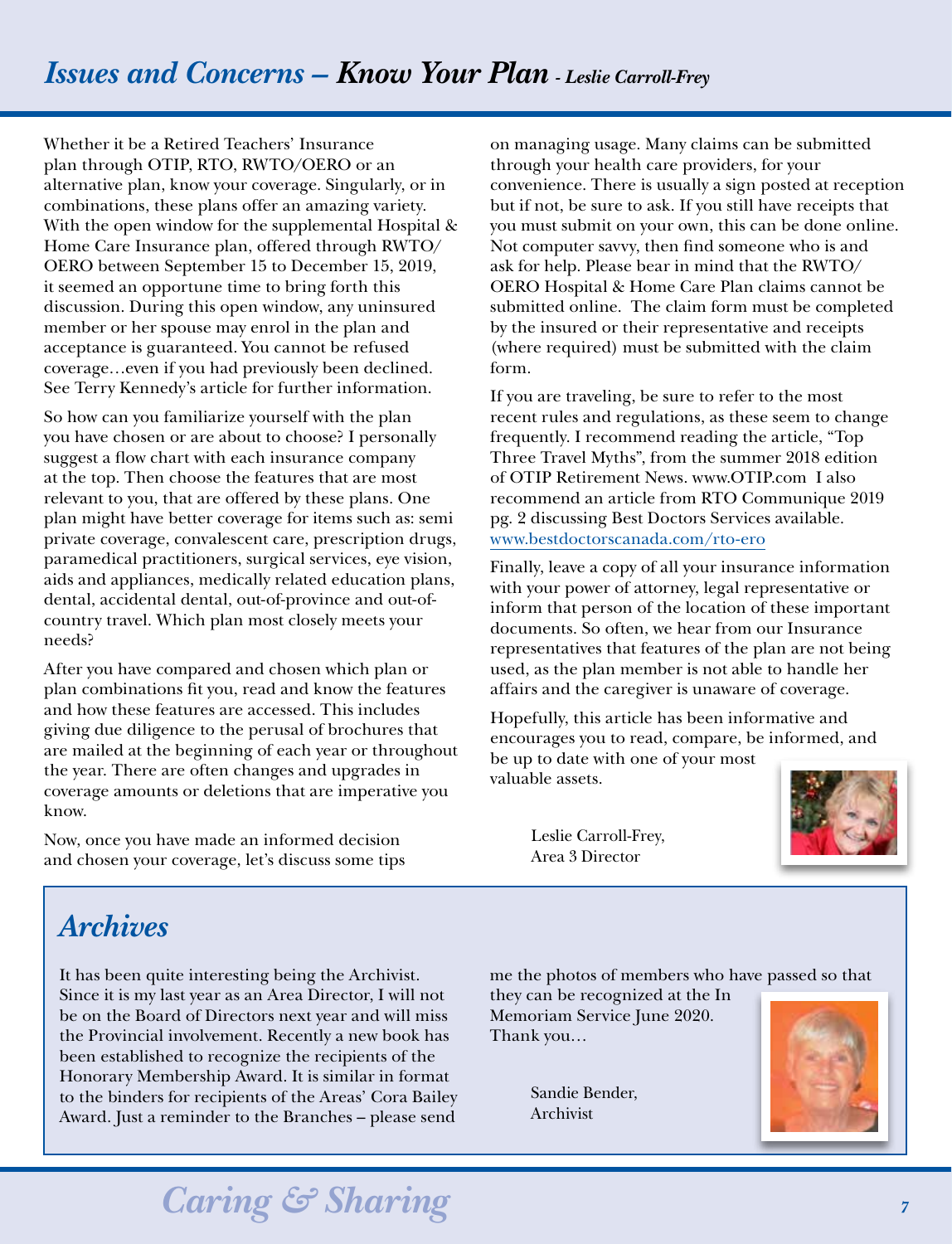

# *Goodwill – Nancy Bell*

This fall, 71 birthday cards were sent to our Over 90's members. Nine more members joined this prestigious group and 5 more ladies turned 95 years young. I was delighted to receive notes and calls from several ladies sharing their stories.

Congratulations to Aileen Christie, from the Mississauga Branch, who became our newest centenarian on October 19th! Aileen's branch honoured her with a beautiful shawl and presented flowers on behalf of RWTO/OERO Provincial.

Preparation is underway to send personalized Christmas cards to these inspiring Over 90's members. Your compassionate outreach to the elderly members in your area is much appreciated. Please remember to visit those who have entered long-term care facilities or are isolated, as they welcome your enthusiasm. These precious gifts of time brighten their spirits and offer happy connections.

May your holidays sparkle with love, laughter and happy memories.

Nancy Bell, 2nd Vice President, Goodwill Convenor n3bell@rogers.com



# *Program - Seasons Greetings Area Directors and Branch Presidents!*

What a busy Fall everyone is having and the year ahead is filled with interesting speakers, projects and entertainment, as highlighted in the notes and minutes I am reading from the Area Directors' and Presidents' meeting.

I am especially pleased to see a renewed interest from our Branches in bringing forth resolutions to our Annual Meeting – for 2020 and in the future. Thank you to the Area Directors for spreading the message and encouraging everyone to become involved in how RWTO/OERO supports its members across the Province.

Your monthly calendars will continue throughout the winter along with a very important Convention Bulletin to be sent to all Presidents and Area Directors in mid to

late January. I encourage you to print this document as it contains a lot of very important information you will need to refer to often.

Also, please contact me immediately if for some reason you are not receiving my communications….

Remember, your Area Director and I are available to assist you – no question is too trivial.

Judith Bennoch Provincial Program Coordinator judithbennoch@icloud.com



# *Communications Website Convenor*



To All Communications Website Convenors

Check the Communication Website Convenors Page https://rwto.org/branches/communication-convenors/ for: What, When, and How to send information to rwtocyberlady@gmail.com

Kathy Gallagher, Communications Website Convenor



*<sup>8</sup> Connections*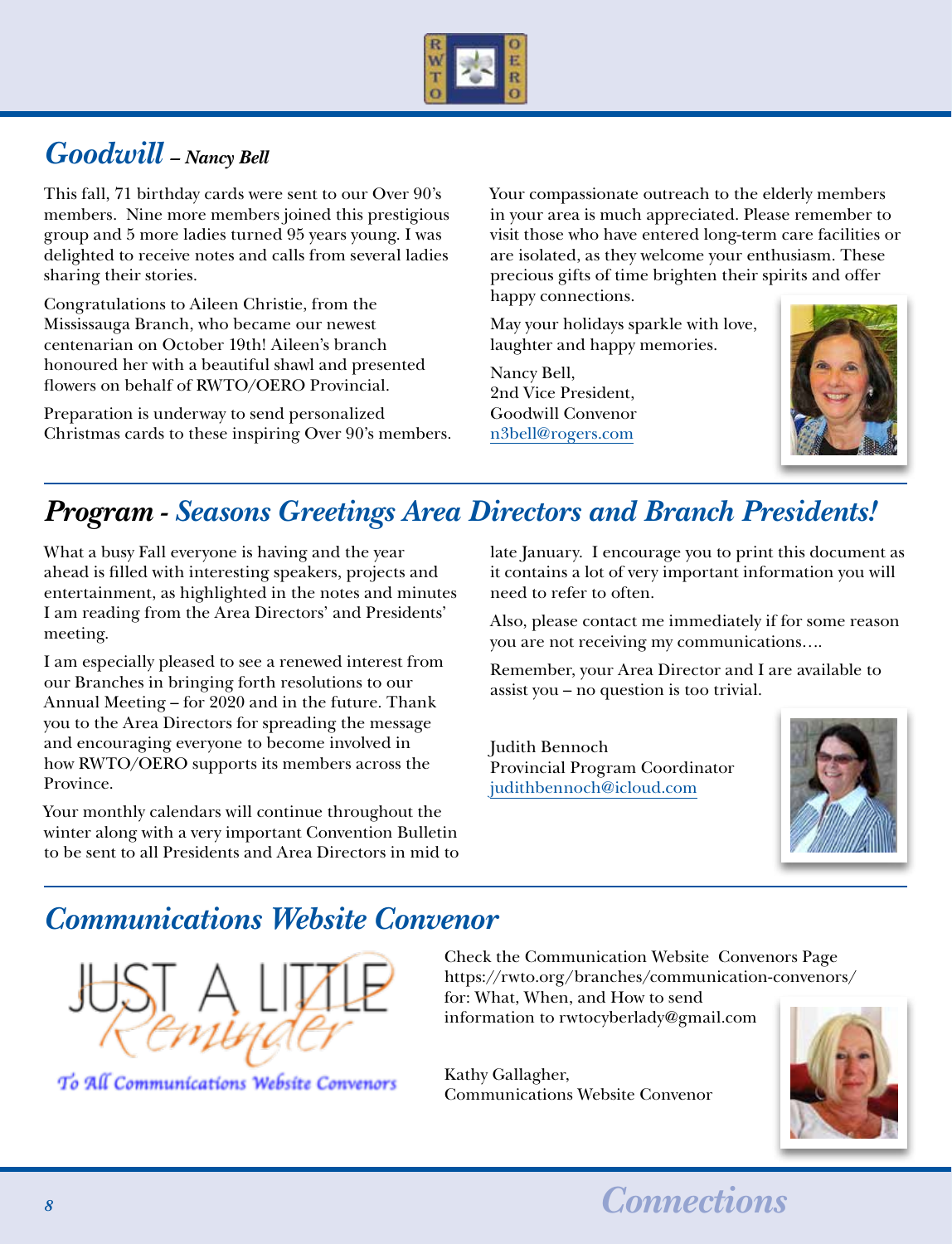I am always amazed by the talented writers who submit articles for Connections, they help to ensure that Connections is informative as well as entertaining. A special thank you to the editors of Connections: Kate Head, Nancy Bell, Linda Huizenga and Karen Clark-Lauzon. With their keen eyes and strong editorial skills, our newsletter looks very professional. If you have any suggestions for future themes please forward them to me. Taking content and writing it within a theme allows the creative juices to flow. According to the leading neurologists at Baycrest in Toronto, this type of composing stimulates the brain, firing up new neurons. It also makes for very entertaining reading.

 I encourage everyone who has an email and an ipad or iphone to start receiving Connections in PDF form. You can transfer the PDF document to ibooks, Kindle or Kobo and then you have Connections in your reading

library where you can access it easily, no matter where you are in the world. The September Connections 2019 was read by individuals in various provinces in Canada, several locations in the United States as well as Spain, France, the United Kingdom,and the Ukraine. If you are concerned about climate change, making this move is a positive step forward, since PDF copies of Connection will never be found in landfill sites.

Send Gloria Drake an email and ask her to make the change for you. info@rwto.org

Jan Murdoch, Communications Newsletter Convenor, rwtoconnections@gmail.com



# *News from the Branches – "Comfort Food"*

#### *Area 2*

### *Cambridge*

In an online message, I asked our Cambridge members to tell me their favourite comfort food. Twenty-two members responded, fifteen of whom had savoury choices, the remaining seven chose sweet foods. The most popular item was mac-n-cheese (4), followed by spaghetti (2), grilled cheese (2), baked or mashed potato, toast and peanut butter, chicken noodle or tomato soup, chips, roast beef and Yorkshire pudding. Sweet choices were more diversified and were mainly desserts such as apple crisp, rice pudding, tapioca, ice-cream, caramel and chocolate. Most of these foods meet the definition, including my own favourite, Kraft dinner, which I fondly remember from my university days. Sadly, a box no longer costs ten cents, it's now closer to \$2.00. One of my first memories was eating macaroni at my grandmother's which must have been when I was around 3, so perhaps that's how I came to associate pasta with "comfort".

Submitted by Mary Jane Novak, Secretary, Cambridge Branch, Area 2.

### *Guelph-Wellington - Comfort Food Memory*

I recently read the book "The Greatest Cook in the World" by Rick Bragg. For readers, the stories and recipes reach back to a time when summer gardens were huge. Young children and adults scoured the land around them to sustain the hungry mouths that sat at the supper table each night. His story could have been written about my grandmother. She grew up in a family of 12 children with a widowed mother on a skirt of rural land in Mississippi. There she learned all the skills of survival and the knowledge that full tummies rest well through the night and can work hard the next day.

Moving forward she brought favourite learned recipes that at least stretched back two generations. So when I think of comfort food, I remember my father cooking a pot of Collard Greens, flavoured with a ham hock, on the stove for most of the day. He would serve it to us in special soup bowls. On the side was a big glass of iced cold buttermilk with day old cornbread chunks added for substance.

Nothing absolutely delighted his children more. We must have subconsciously known that this was a dish of love from our ancestors and graciously shared with us by the most important man in our short lives.

Patrica Spedaler

#### *Kitchener- Waterloo My Comfort Food*

My comfort food is {was} a chocolate cake! This is what my mother made for us to welcome us home for

*Continued*

**Caring & Sharing 9**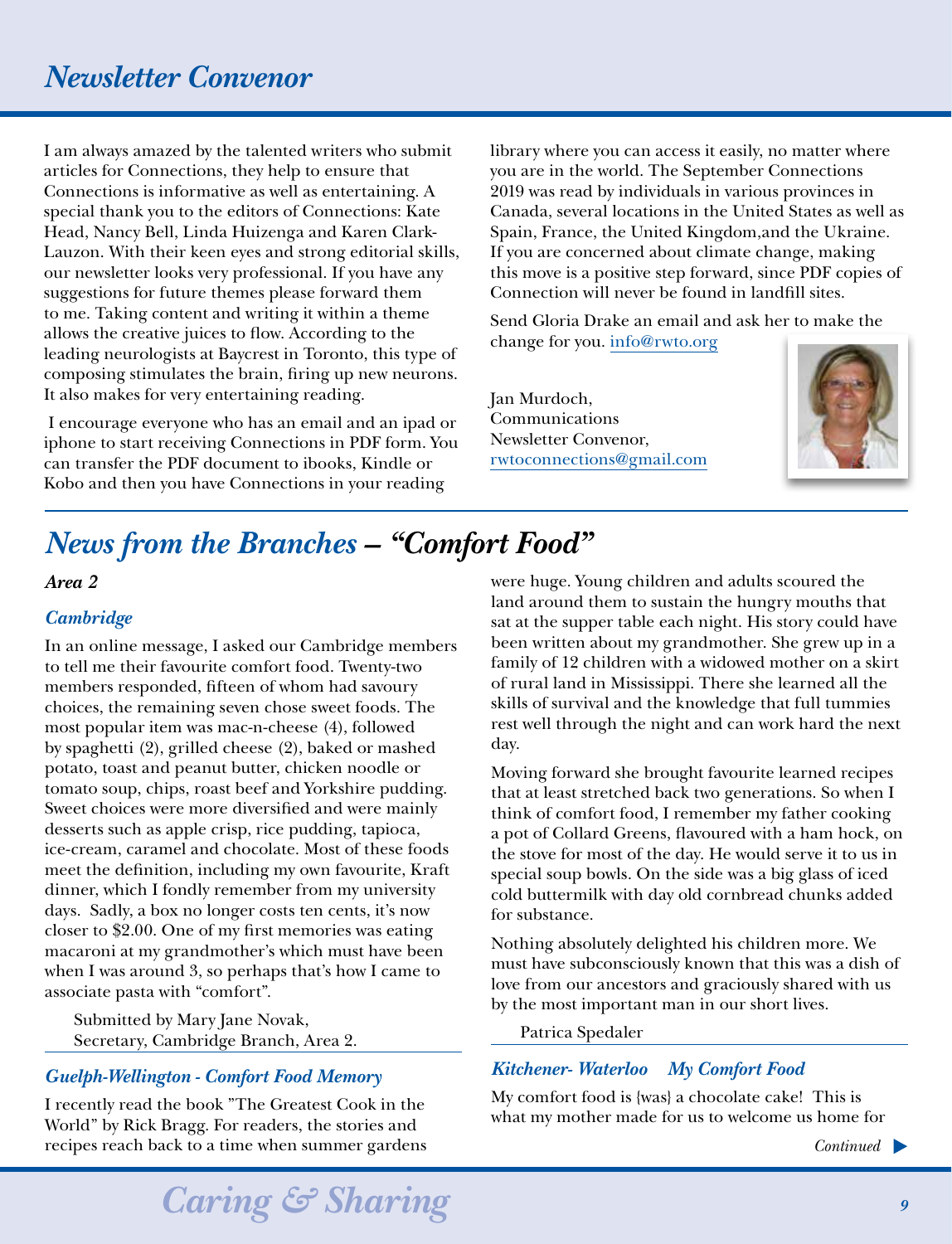

## *News from the Branches – "Comfort Food" - continued*

our rare weekend visits from boarding school. Born Canadian, I was brought up in Bolivia, South America. Since I grew up in my non-passport country, I am what you call a "Third Cultural Kid" T.C.K. According to several books written about us T.C.K.s, we are unique in many ways. We have two complete cultures in our personalities that combine into a third culture.

As an adult I can now appreciate growing up in Bolivia! I have so many wonderful experiences that have helped me see our world more globally. The lovely folkloric Bolivian civilization and the warm caring society are all a part of me! The boarding school experience is another story. So having a chocolate cake, made especially for us three kids, was special comfort knowing we were home, loved and appreciated! The chocolate cake welcomed us home to precious family life and times together that helped to create many memories that I have today!

My name written in Bolivia would be Sharon Phillips de Alvarez.

#### *Listowel*

The idea of a comfort food brings so many thoughts and memories to mind. S'mores roasted around the campfire with a piping hot cup of cocoa. Turkey dinner served with all the trimmings, and Grandma's gumdrop cake and jam cake for dessert. Granny's best ever lemonade, made from real lemons, and her soft shortbread with little sprinkles to decorate. All these are very tasty, but what makes them so memorable is not the ingredients, or the effort to prepare, but the people behind the food. Isn't that true about so many things we have done in our lives? It is not the places we go, but the people with whom we travel. It is not the turkey dinner (although delicious!) but the family who gathers around the table. And it is not the cool, quenching lemonade, but the special visit with Granny, who has put out your favourite glass and plate to serve you your special treat. Love is at the heart of all comfort food. May you enjoy the bounty of love around your table this year!

Sue Knowlton

#### *Palmerston - Aunt Dot's Nutmeg Cake*

Aunt Dot flew all the way from British Columbia to visit us, in 1964, when I was ten. She was wild, witty and wonderful. She loved teaching us many aspects about how to live a spectacular, creative life. I have warm memories of my grandmother, mother, sisters and I, all gathered around the table, sifting, chopping, and blending, as Aunt Dot shared her baking expertise.

The pièce de résistance was her nutmeg cake, with its thick, crispy bottom, made of butter, brown sugar, nutmeg and walnuts, pressed into a deep layer at the bottom of the tube pan. The batter was rich with many eggs and nutmeg aplenty. As the cake rose high, the smell was glorious.

Not long ago, she reunited with Grandma. Perhaps she's up there right now, sharing her baking secrets, with as many as can crowd around the celestial table.

Debra Kalb, Palmerston and District RWTO

#### *Stratford*

Comfort food! That phrase takes me back to my childhood. My comfort food was peanut butter and honey. Apparently I was a fussy eater. My sisters tell me that I survived on peanut butter and honey.

Honey was not a luxury in our home as my father was a beekeeper. I remember when he would bring home honeycomb, dripping with the luxurious sweetness! We would keep on chewing long after the honey was gone, pretending that it was gum.

It was exciting when the queen bees that he ordered would arrive in little wooden boxes along with 5 or 6 worker bees who attended to their needs. And then there were the drones. We could play with them because they don't sting and in the fall they would get kicked out of the hives.

Nice memories...and sweet (literally)!

Helen Harrison

#### *Area 3*

#### *Chatham - Kent*

Everyone has that special dish, that comfort food, which can be whipped up without a recipe and you know it will always be a success and everyone loves it.

Similarly, if we're home alone with no interruptions,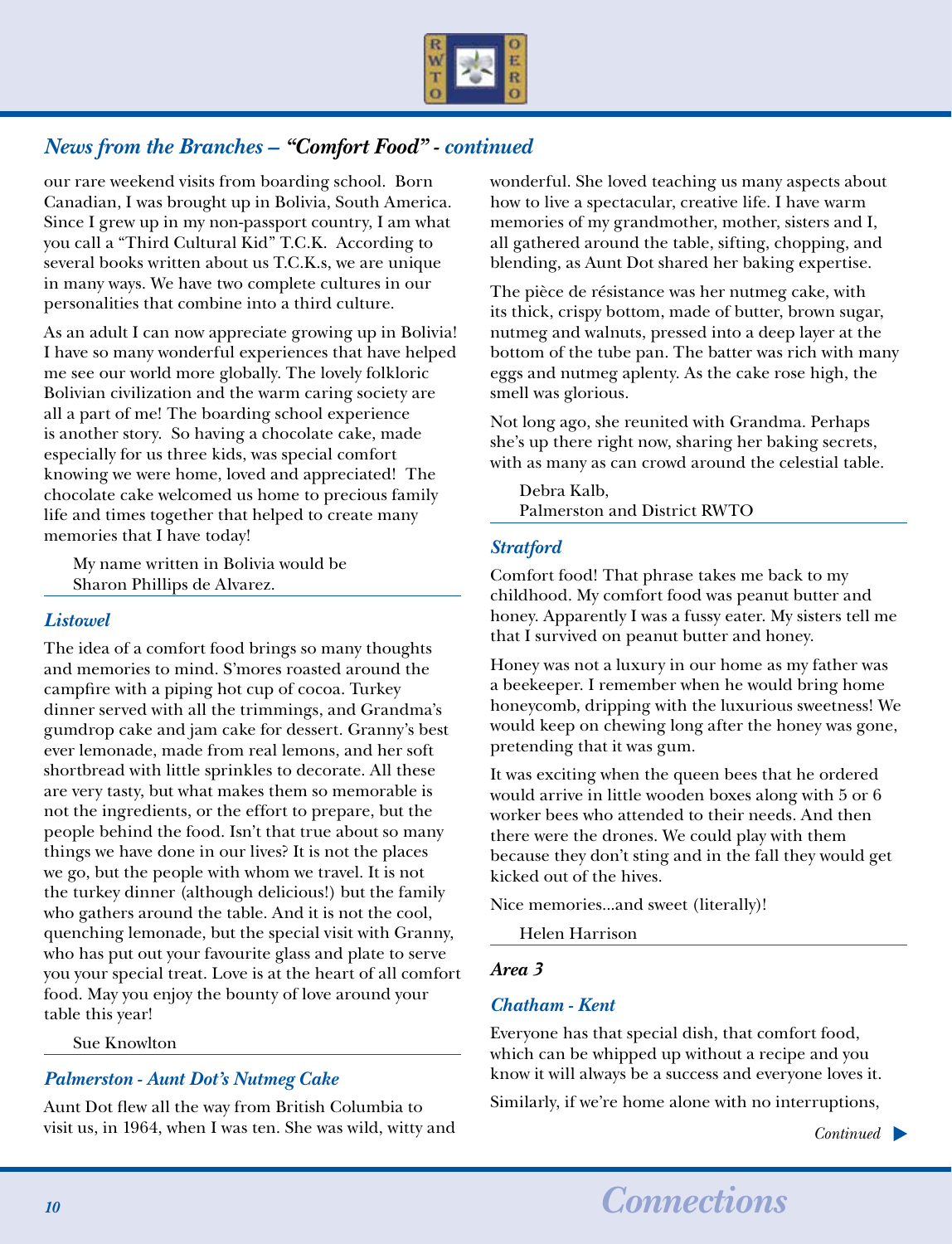we grab that soft sweater, worn jeans or track pants and slippers. Ah! the perfect day. We can sit back, relax and let whatever happens happen.

Unfortunately, some of us find our RWTO/OERO meetings to be just that comfortable. We sit back, relax and let things just happen.

But, remember that feeling of accomplishment when you put the extra effort into preparing a delicious Christmas or Thanksgiving meal. Remember that special feeling when you put on your party dress and welcome guests at your door.

Perhaps as members of RWTO/OERO, we need to put out some of that special effort, step up and take an active part in making our branches the best they can be. Be that active member who steps forward, no matter your age, to fill those empty spaces and be rewarded with that wonderful feeling of accomplishment, knowing you have done your part.

Sharon Nicholson, President

#### *London - Middlesex*

This past fall, we have had four monthly meetings where we were inspired, challenged and entertained. In September, we shared the words of Doug McCarthy who inspired us to share our words with others. We were encouraged to share a friendly word or a sympathetic greeting with our members. In October, we were challenged to understand the hardships faced by women and children in Cambodia and how they are helped by the work of the Tabitha Foundation of Canada. In November, we were entertained by our wonderful RWTO choir under the direction of Gillian Laidlaw and Johanna Hurd. These ladies shared with us their wonderful singing talents. Our Christmas Antic drama group under the direction of Sandy O'Brien and Nancy Bell shared their hilarious comic and singing talents. Our monthly meetings give us great opportunities to share conversation with each other.

Mary Maxwell, President

#### *Sarnia - Lambton - Comfort Food and More …*

September is a special Caring and Sharing time, when we present our annual donations. Representatives from Lambton Nature Trail, Parents for Parks, Hugs for the Homeless and Summer Snack Program received cheques to assist them with their projects.

Hugs for the Homeless is a program that provides food,



snacks, beverages and personal care items to those who need them. Cloth bags filled with 15 to 20 items served as our donation to the effort. This project is a recent extension of the Summer Snack Program started by three school-aged sisters a couple of years ago.

November will bring a highly anticipated food-focused experience, as we host our Christmas luncheon. Plates of homemade cookies are eagerly purchased, possibly by members who helped bake them. A traditional turkey dinner rounds out the day.

Comfort from food can soothe body and spirit, both by giving and receiving.

Mary Ann Barstead

#### *St Thomas - Elgin*

In considering the topic "Comfort Foods," I have substituted the metaphor "food for thought" as a more accurate description of our branch activities. Although food choice is an important aspect of our monthly gatherings, we also look forward to a planned program of interesting speakers and informative presentations. The ideas communicated provide "food for thought" when considering community issues and support.

This year our guest speakers will present topics ranging from international outreach experiences, "Me to We," provincial volunteer organizations and charities, "Ronald McDonald House," to local assistance programs, "Grace Café." On a lighter note, our fashion show presentations offer more casual "food for thought" ideas relating to travel and packing suggestions.

As members of RWTO/OERO, our monthly meetings certainly stimulate conversation, an interesting

*Continued*

*Caring & Sharing 11*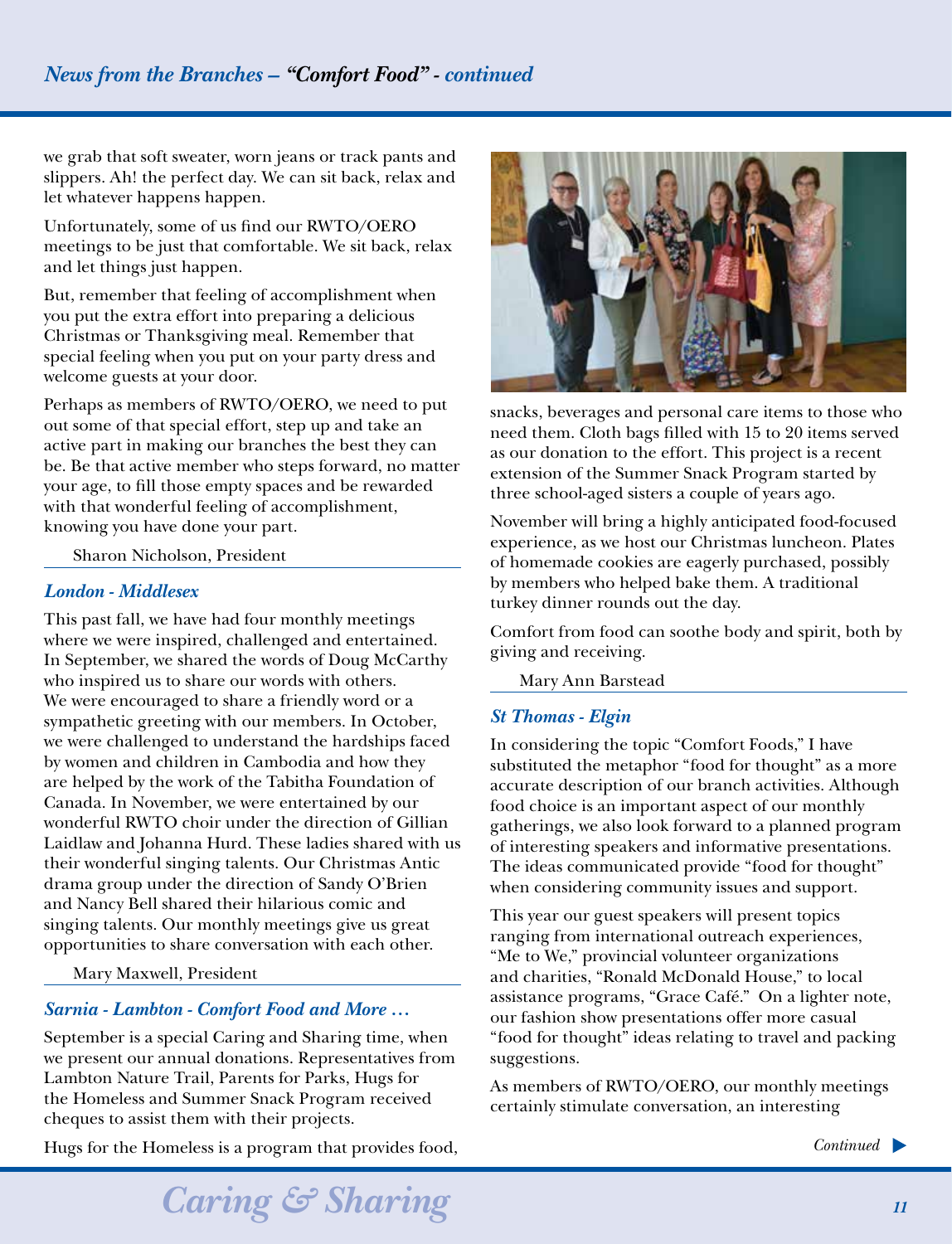

## *News from the Branches – "Comfort Food" - continued*

exchange of ideas and an enjoyable social experience. We certainly look forward to both the food and thought that characterizes our time together.

On a final note, St Thomas Elgin members are commended for



sharing their time, expertise, friendship and financial support with each other and the local community. We continue to explore opportunities to enhance and engage our membership. To create meaningful experiences continues to be "food for thought." For the present, our goal to provide a warm and welcoming "comfort food" experience at each of our gatherings.

Lynn Christie

#### *Windsor - Essex*

My Baba, in her hand-made apron would singlehandedly prepare a traditional Slovak family dinner of Pyrohy ( aka Perogi) in her tiny kitchen. She mixed the dough in her blue and white striped bowl, rolled and cut circles with a jewel-toned tin glass and filled and pinched then boiled and served. An entire day was devoted to our family favourite with potato & cheese and prune fillings.

My mother continued the tradition and sometimes I assisted as a "pincher".

The next generation adapted the "one-man " method , gathering in "assembly-line" style.

The recipe has been tweaked a little and the process refined but the tradition continues with great grandchildren now joining in. Each sister has her own jewel-toned tin glass – no cookie cutters allowed! Baba's blue & white mixing bowl and Baba's apron are proudly displayed. Pyrohy making is an indelible reminder of the "Vrabel" family Slovak heritage and definitely our Comfort Food.

Linda White, President RWTO/OERO Windsor-Essex

### *Area 9*

#### *Lanark*

It surely is the most wonderful time of the year to talk about comfort foods. The weather outside can be frightful, but we are tucked up inside, fire burning brightly with, no doubt, something tasty and comforting to nibble on!

It is interesting to note that whenever we gather together as friends, branch members, church members, business associates or neighbours, food is a central unifying force. The aroma of home baking coming from the kitchen, whether it be bread, soup, cookies or even a turkey dinner, makes our mouths water in anticipation of that first bite. Comfort food can help soothe anger or sorrow, promote feelings of happiness and contentment and make everyone feel welcome.



Comfort foods are often a family tradition and connected to holiday celebrations. Recipes are frequently passed down through generations; my sisterin-law still guards the Christmas shortbread recipe and continues to make batches for everyone to enjoy when we get together. I love getting a request from my daughters and daughter-in-law for a favourite recipe, which often may be one of my own mother's that I have saved through the years.

Comfort food unites us all as a group and sharing at a potluck, with a shut-in, or a sick or hurting friend, helps us all demonstrate our motto of sharing and caring.

Jane Graham, President, Lanark Branch

*Continued*

# *<sup>12</sup> Connections*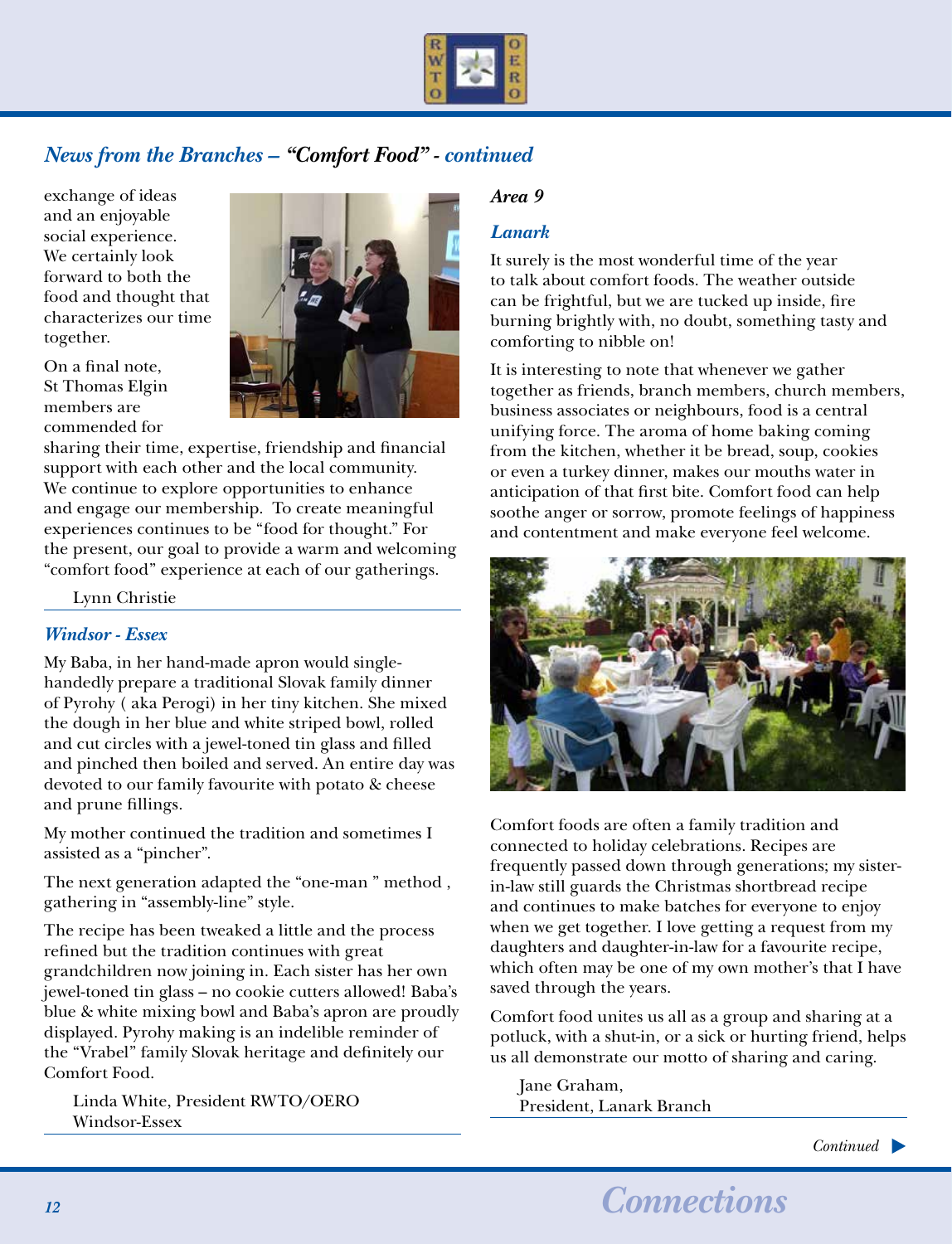### *Ottawa - Carleton*

Comfort food is about connections - connections to family, friends, special occasions, traditions and familiar dishes. It tastes like childhood and gives us a sense of well-being. A recipe written in a mother's handwriting evokes the remembered taste and scent of Christmases past and becomes part of future generations' shared memories.

Comfort food is personal whether it is chicken soup, grilled cheese, meatloaf, mashed potatoes, butter tarts, apple pie, bagels, dim sum or chocolate. It likely says a little something about where one grew up.

There's no better way to welcome a new neighbour, support a new mom or help someone who is recovering from an illness than to take a classic comfort food dish. Friendship and support are the comfort food of our organization. It is the sound of conversation and laughter as we join together in "caring and sharing". It warms your stomach and fills your soul.

Sharon Chop, President, Ottawa-Carleton Branch

#### *Area 12*

#### *Burlington*

Burlington Branch composed of 140 members has been around for more than 45 years. We look forward to our 5 annual luncheons for their excellent food experiences, entertaining and informative speakers and opportunities to share and make warm memories. The Victorian Medical Nurse, the Bata Shoe Museum speaker, Dog Guides, a local author and a member's niece who works with the blind will offer experiences for us this year. We reach out to our community by serving breakfast at the Seniors Centre and making cards for retirement and nursing home residents. We donate to and work with other community groups so that we can provide valuable experiences for ourselves and others. Penta lunch allows us to share memories, visit with colleagues and embrace new friendships from other branches in our area. Like a favourite recipe, branch participation is important not only to our members but also to their families.

Bonnie Folkard, President

### *Lydia Snow North Halton*

Our Lydia Snow meetings are like comfort food to our members if we think of them as coming away with warm

memories and feeling satisfied and enriched in some way. We enjoy the relaxed atmosphere and social time before meetings over tea, coffee and treats, as well as the chance to learn something new from our speakers followed by delicious luncheons. Some recent meeting topics include Chair Exercise, Meals in a Mason Jar, Challenges in Education Today, and



Balinese Cats. By caring and sharing, our members show their warmth towards one another whether it's with a greeting card, phone call or visit. Through generous giving to Food 4 Kids or donations to Halton Womens' Place, we aim to bring warmth and comfort to others in our community as well.

Gill Stevens

### *Mississauga - Chili – The Ultimate Comfort Food*

When we think of comfort food, most of us think of something thick, hearty and starchy, as well as tasty and familiar. Chili is the ultimate comfort food for me, not only because it is full of some of my favourite spices, but also this food's preparation is calming for me, part of its "comfort", as much as the anticipation of eating it. In keeping with the growing emphasis on eating less meat and more grains, my chili recipe is a vegan one... but you would absolutely never know it. Bulgar is what gives this dish its body and texture. Preparation might seem "intense", but consider that chopping veggies is pretty uncomplicated and can be pretty therapeutic; no food processor needed. It is a dish that I associate with preparing ahead for a large group of friends, after a day out walking or cross-country skiing or whatever the occasion. If I make it for the two of us, I always count on leftovers, since chili is definitely one of those dishes that tastes better the day after. You can use any combination of vegetables for my recipe; leave things out, add others. It is also a great way to clean out your pantry. Of course, you can use most of the same vegetable ingredients in the traditional meat chili (ground beef or pork or turkey) being sure to brown the meat right after the sautéed onions, but I have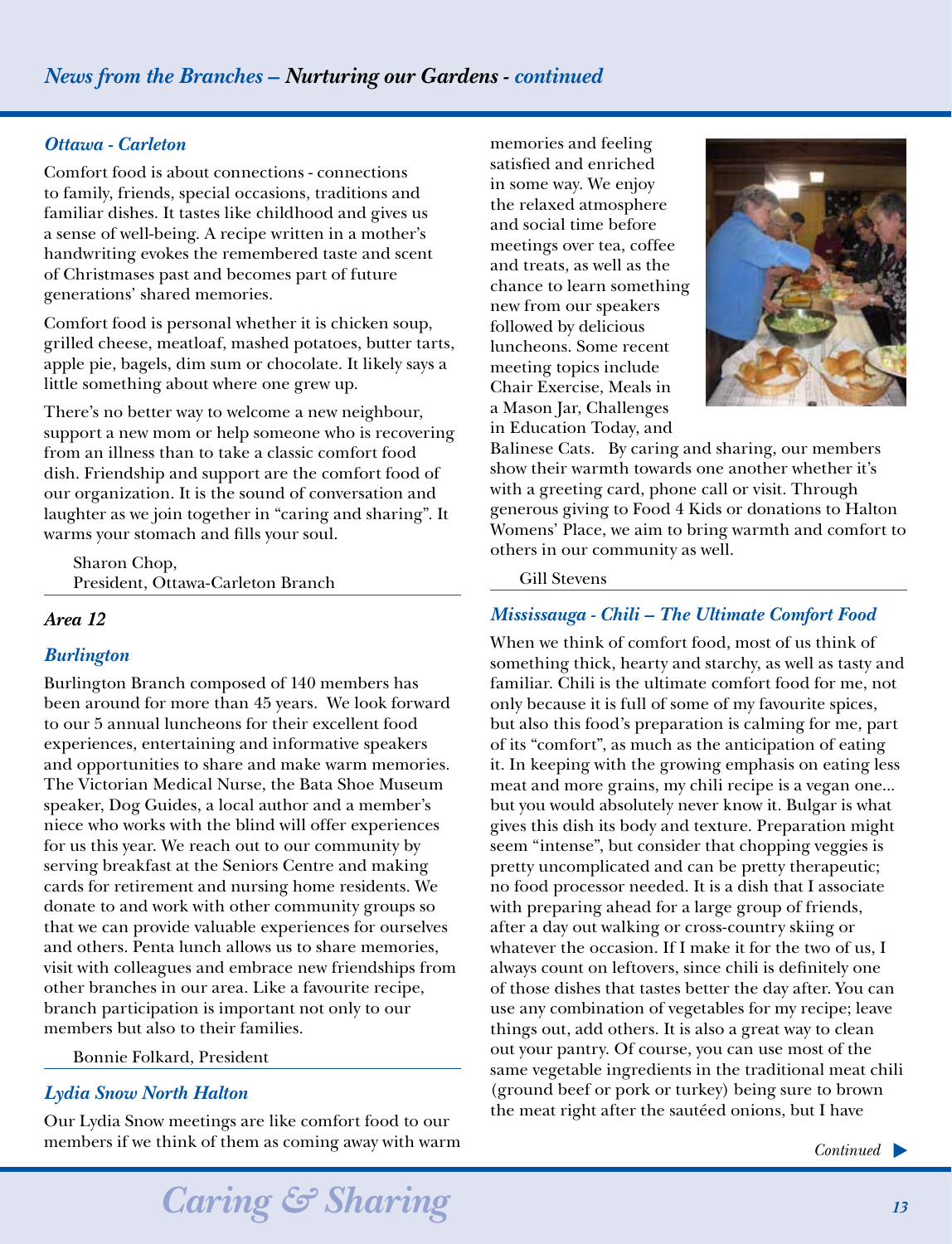

## *News from the Branches – Nurturing our Gardens - continued*

come to prefer this vegan chili, even though I come from a meat eating family.

A suggested accompaniment to this vegan chili is another comfort food, polenta ( or creamy grits, if this makes more sense to you) served in a cereal bowl on the side. Purchase the already cooked polenta in a roll or whip up your own. Polenta was one of the first solid foods I ate as an infant, since it was so readily available in Northern Italy where I was born, so this is definitely nostalgic and comfort eating for me.

Louise Pivato, RWTO Mississauga Branch Newsletter editor (recipe in attached document)

#### *Oakville*

No matter what we do, food and drink are a part of our lives. They sustain us, nourish us, socialize us, comfort us, let us share with the less fortunate. They warm our hearts and souls and bring us great comfort.



From Breakfast Treats at the Book Club, Thursday at 10, Garden Club; to Dessert Treats at the Bridge

Groups; to Coffee at the Town Hall Tour; to Five Luncheons where money is donated to Sleeping Children, Kerr Street Mission, Food4Kids, Mercy Ships, Halton Learning Foundation, SJA Therapy Dog Program; to enjoying Out to Lunch Brunch, RTO High Tea, RBG Tour and Lunch, Tea Room Outings, and Dinner at the Waterdown Garden Tour; all of these provide comfort and remind us of fond memories and occasions.

The Oakville Branch of 61 members displays an overabundance of comfort and pleasure, whether it be food or drink, as we celebrate friendship, fellowship, fun, sharing, and giving at our luncheons, events, groups, executive meetings, and charities.

Leslie Watkins

### *Peel North*

Food doesn't really conjure up the idea of comfort for me. I savour dark chocolate, enjoy a decadent dessert or a main course with the right balance of spices and seasoning but I come from a place of privilege. I do not struggle to have my basic needs met. I have a full stomach and a safe, warm place to rest my head at night. There are many in my community who do not. The members of North Peel have several initiatives to provide comfort to vulnerable women and children in our community. Change for Change donates change collected at our monthly meetings to a local children's program. The Helping Hampers initiative, which was a monthly focus (e.g. school supplies, warm winter clothing, pyjamas and fun, and games equipment), donates to local shelters. This past year we donated to Autism Ontario. The members of Peel North care about their community and endeavour to provide support to comfort those in need.

Kathy Avey, President

*"As I ramble through life, whatever my goal, I will unfortunately always keep my eye upon the doughnut and not upon the whole" - Wendy Wasserstein (1990)*

> *"One cannot think well, love well, sleep well, if one has not dined well" - Virginia Woolf (1929)*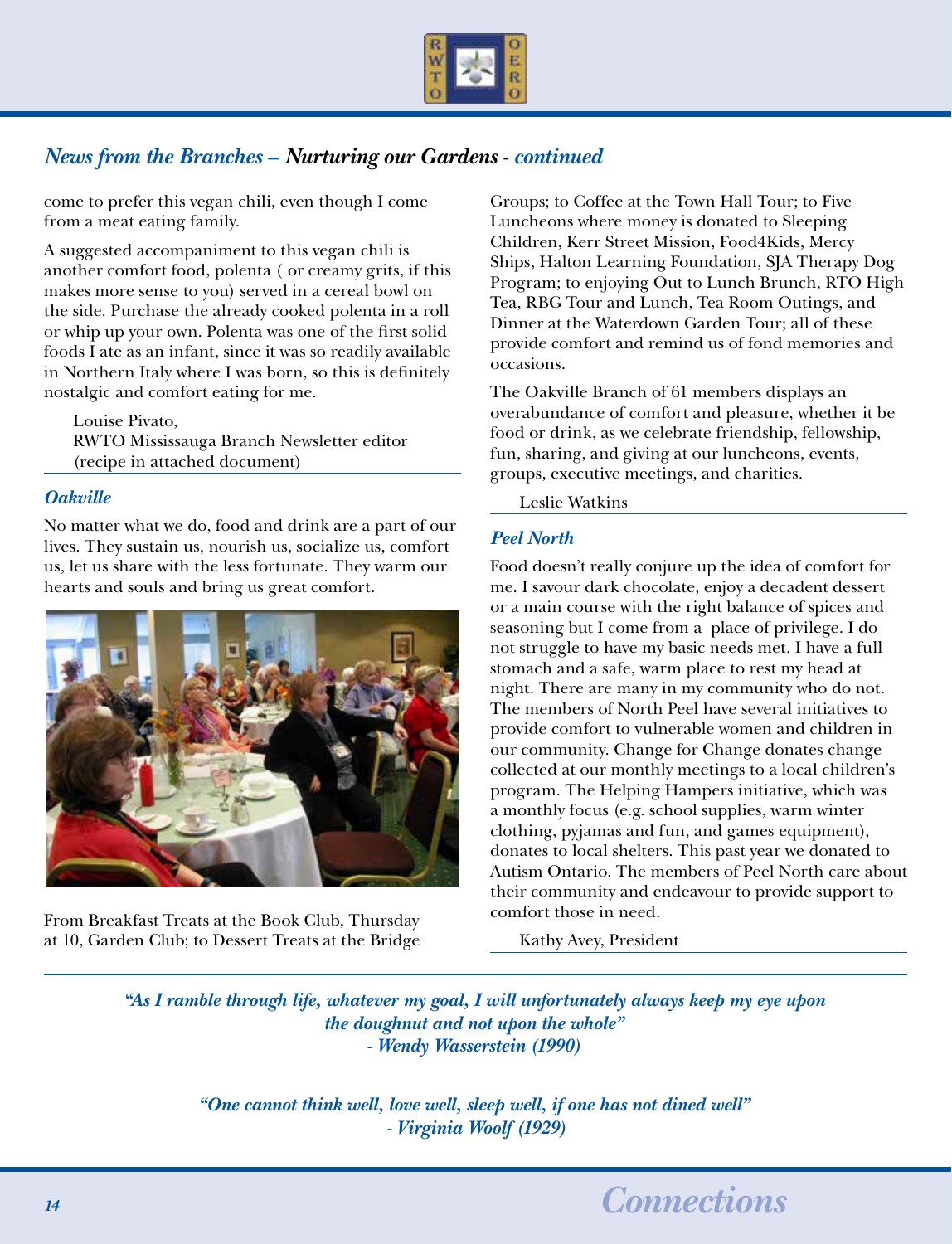